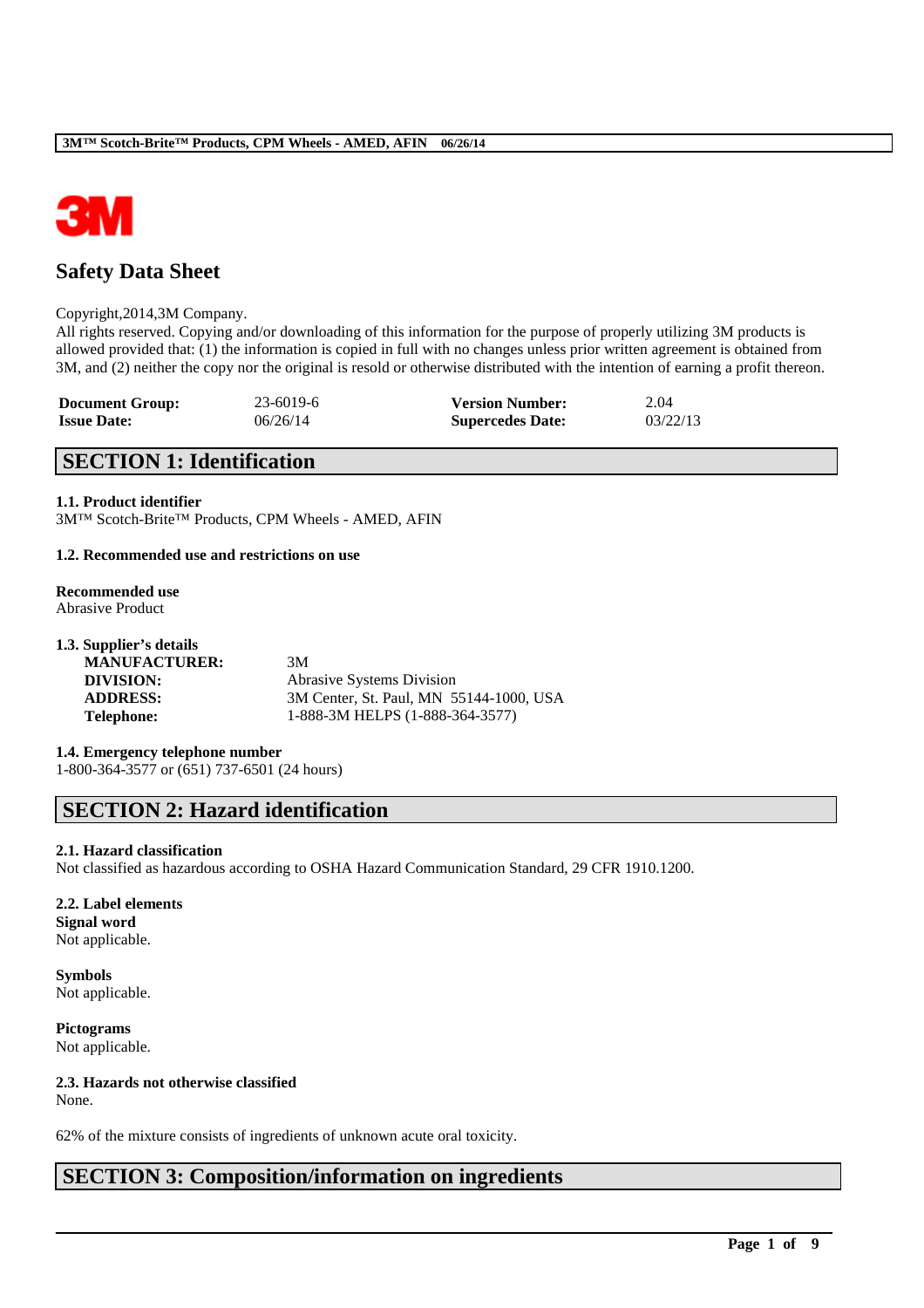| Ingredient                           | <b>C.A.S. No.</b> | $\%$ by Wt  |
|--------------------------------------|-------------------|-------------|
| Aluminum Oxide Mineral (non-fibrous) | 1344-28-1         | $35 - 80$   |
| Titanium Dioxide                     | 13463-67-7        | $0.1 - 2.5$ |
| Lubricant                            | 4485-12-5         | $0.5 - 1.5$ |
| <b>Cured Resin</b>                   | Mixture           | $30 - 65$   |
| Nylon Fiber                          | Mixture           | $2 - 10$    |
| Composite Core                       | Mixture           | 1 - 4       |

# **SECTION 4: First aid measures**

## **4.1. Description of first aid measures**

## **Inhalation:**

Remove person to fresh air. If you feel unwell, get medical attention.

## **Skin Contact:**

Wash with soap and water. If signs/symptoms develop, get medical attention.

## **Eye Contact:**

Flush with large amounts of water. Remove contact lenses if easy to do. Continue rinsing. If signs/symptoms persist, get medical attention.

## **If Swallowed:**

No need for first aid is anticipated.

## **4.2. Most important symptoms and effects, both acute and delayed**

See Section 11.1. Information on toxicological effects.

# **4.3. Indication of any immediate medical attention and special treatment required**

Not applicable

# **SECTION 5: Fire-fighting measures**

## **5.1. Suitable extinguishing media**

In case of fire: Use a fire fighting agent suitable for ordinary combustible material such as water or foam to extinguish.

\_\_\_\_\_\_\_\_\_\_\_\_\_\_\_\_\_\_\_\_\_\_\_\_\_\_\_\_\_\_\_\_\_\_\_\_\_\_\_\_\_\_\_\_\_\_\_\_\_\_\_\_\_\_\_\_\_\_\_\_\_\_\_\_\_\_\_\_\_\_\_\_\_\_\_\_\_\_\_\_\_\_\_\_\_\_\_\_\_\_

## **5.2. Special hazards arising from the substance or mixture**

None inherent in this product.

## **Hazardous Decomposition or By-Products**

**Substance Condition**

Carbon monoxide During Combustion Carbon dioxide During Combustion

## **5.3. Special protective actions for fire-fighters**

No special protective actions for fire-fighters are anticipated.

# **SECTION 6: Accidental release measures**

## **6.1. Personal precautions, protective equipment and emergency procedures**

Observe precautions from other sections.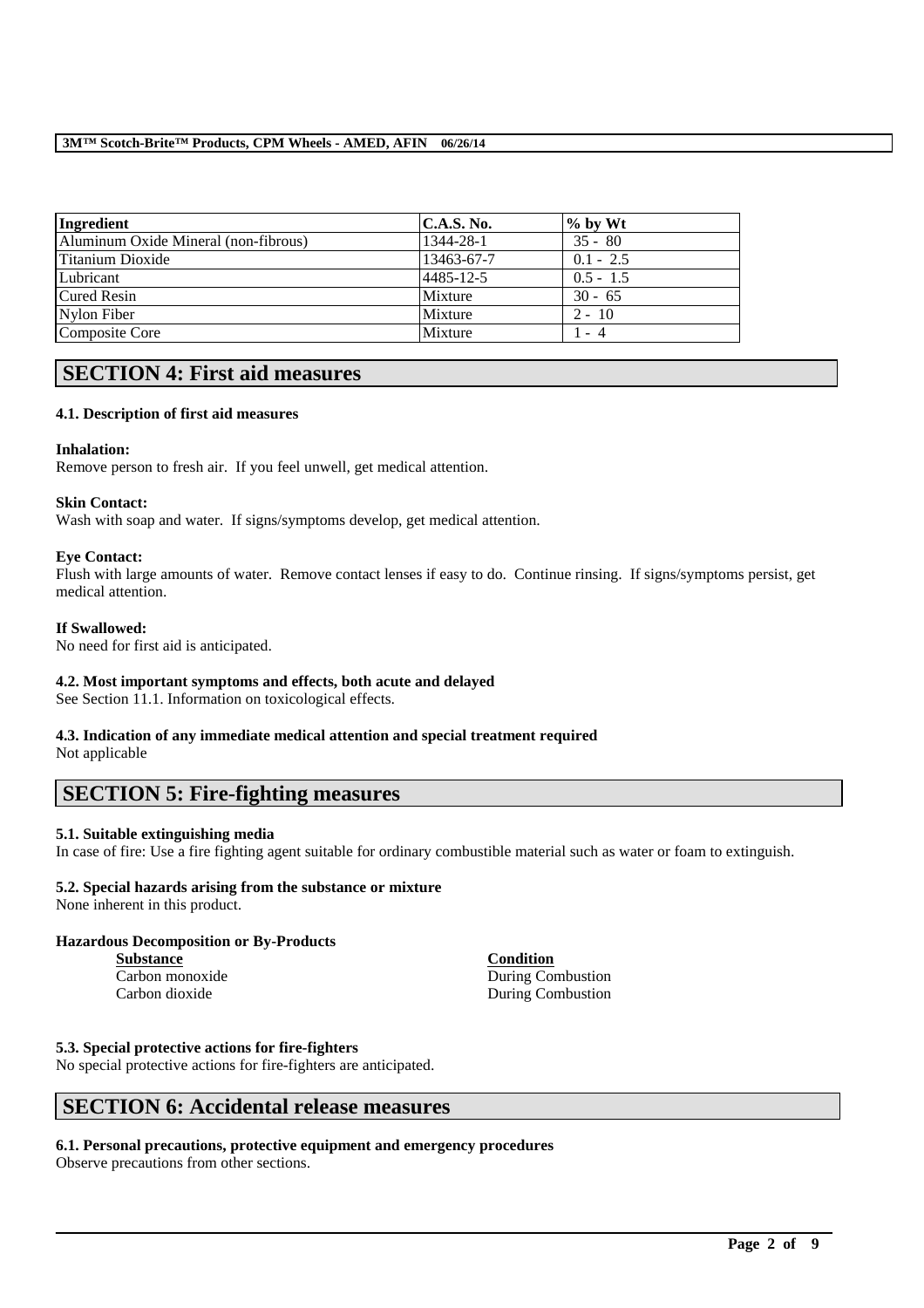#### **6.2. Environmental precautions**

Not applicable.

**6.3. Methods and material for containment and cleaning up** Not applicable.

# **SECTION 7: Handling and storage**

## **7.1. Precautions for safe handling**

For industrial or professional use only. Avoid breathing of dust created by sanding, grinding or machining. Damaged product can break apart during use and cause serious injury to face or eyes. Check product for damage such as cracks or nicks prior to use. Replace if damaged. Always wear eye and face protection when working at sanding or grinding operations or when near such operations. Combustible dust may form by action of this product on another material (substrate). Dust generated from the substrate during use of this product may be explosive if in sufficient concentration with an ignition source. Dust deposits should not be allowed to accumulate on surfaces because of the potential for secondary explosions.

## **7.2. Conditions for safe storage including any incompatibilities**

No special storage requirements.

# **SECTION 8: Exposure controls/personal protection**

#### **8.1. Control parameters**

#### **Occupational exposure limits**

| Ingredient                    | <b>C.A.S. No.</b> | <b>Agency</b> | Limit type                              | <b>Additional Comments</b> |
|-------------------------------|-------------------|---------------|-----------------------------------------|----------------------------|
| Aluminum Oxide Mineral (non-  | 1344-28-1         | <b>CMRG</b>   | TWA:1 fiber/cc                          |                            |
| fibrous)                      |                   |               |                                         |                            |
| Aluminum Oxide Mineral (non-  | 1344-28-1         | <b>OSHA</b>   | $TWA$ (as total dust):15                |                            |
| fibrous)                      |                   |               | mg/m3;TWA(respirable                    |                            |
|                               |                   |               | fraction): $5 \text{ mg/m}$ 3           |                            |
| Aluminum, insoluble compounds | 1344-28-1         | <b>ACGIH</b>  | TWA(respirable fraction):1              |                            |
|                               |                   |               | mg/m3                                   |                            |
| <b>Titanium Dioxide</b>       | 13463-67-7        | <b>ACGIH</b>  | $TWA:10$ mg/m $3$                       |                            |
| Titanium Dioxide              | 13463-67-7        | <b>CMRG</b>   | TWA(as respirable dust):5               |                            |
|                               |                   |               | mg/m3                                   |                            |
| Titanium Dioxide              | 13463-67-7        | <b>OSHA</b>   | TWA(as total dust): $15 \text{ mg/m}$ 3 |                            |
| <b>STEARATES</b>              | 4485-12-5         | <b>ACGIH</b>  | $TWA:10$ mg/m $3$                       |                            |

ACGIH : American Conference of Governmental Industrial Hygienists

AIHA : American Industrial Hygiene Association

CMRG : Chemical Manufacturer's Recommended Guidelines

OSHA : United States Department of Labor - Occupational Safety and Health Administration

TWA: Time-Weighted-Average

STEL: Short Term Exposure Limit

CEIL: Ceiling

#### **8.2. Exposure controls**

#### **8.2.1. Engineering controls**

Provide appropriate local exhaust ventilation for sanding, grinding or machining. Use general dilution ventilation and/or local exhaust ventilation to control airborne exposures to below relevant Exposure Limits and/or control

dust/fume/gas/mist/vapors/spray. If ventilation is not adequate, use respiratory protection equipment. Warning: Excessive operating speed or generation of extreme heat may result in harmful emissions. Use local exhaust ventilation. Provide local exhaust at process emission sources to control exposure near the source and to prevent the escape of dust into the work area. Ensure that dust-handling systems (such as exhaust ducts, dust collectors, vessels, and processing equipment) are designed in a manner to prevent the escape of dust into the work area (i.e., there is no leakage from the equipment).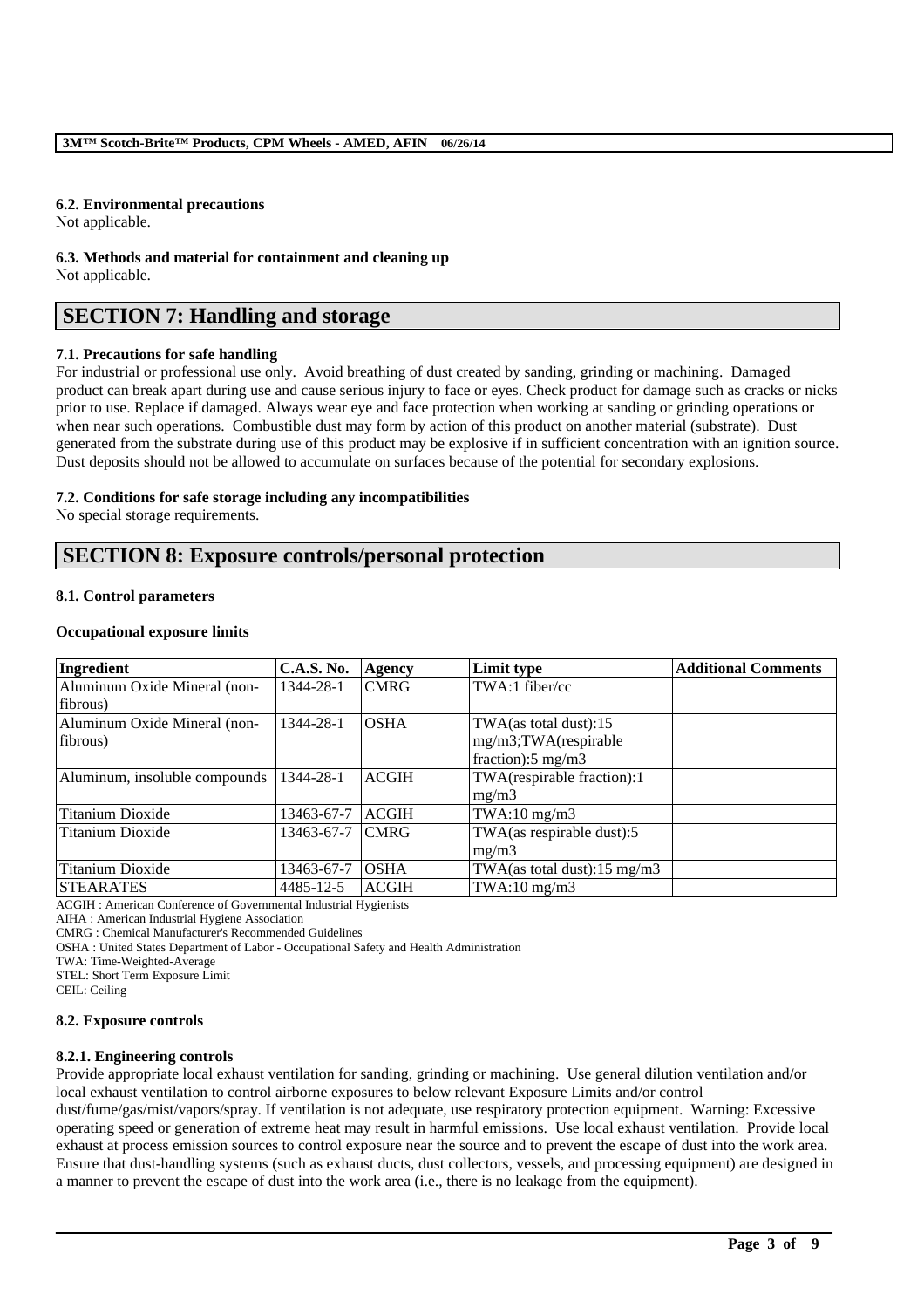#### **8.2.2. Personal protective equipment (PPE)**

#### **Eye/face protection**

To minimize the risk of injury to face and eyes, always wear eye and face protection when working at sanding or grinding operations or when near such operations. Select and use eye/face protection to prevent contact based on the results of an exposure assessment. The following eye/face protection(s) are recommended: Safety Glasses with side shields

#### **Skin/hand protection**

Wear appropriate gloves to minimize risk of injury to skin from contact with dust or physical abrasion from grinding or sanding.

#### **Respiratory protection**

Assess exposure concentrations of all materials involved in the work process. Consider material being abraded when determining the appropriate respiratory protection. Select and use appropriate respirators to prevent inhalation overexposure. An exposure assessment may be needed to decide if a respirator is required. If a respirator is needed, use respirators as part of a full respiratory protection program. Based on the results of the exposure assessment, select from the following respirator type(s) to reduce inhalation exposure:

Half facepiece or full facepiece air-purifying respirator suitable for particulates

For questions about suitability for a specific application, consult with your respirator manufacturer.

# **SECTION 9: Physical and chemical properties**

#### **9.1. Information on basic physical and chemical properties**

| <b>General Physical Form:</b>          | Solid                  |
|----------------------------------------|------------------------|
| Odor, Color, Grade:                    | Solid Abrasive Product |
| <b>Odor threshold</b>                  | Not Applicable         |
| pH                                     | Not Applicable         |
| <b>Melting point</b>                   | Not Applicable         |
| <b>Boiling Point</b>                   | Not Applicable         |
| <b>Flash Point</b>                     | Not Applicable         |
| <b>Evaporation rate</b>                | Not Applicable         |
| <b>Flammability (solid, gas)</b>       | Not Classified         |
| <b>Flammable Limits(LEL)</b>           | Not Applicable         |
| <b>Flammable Limits(UEL)</b>           | Not Applicable         |
| <b>Vapor Pressure</b>                  | Not Applicable         |
| <b>Vapor Density</b>                   | Not Applicable         |
| <b>Density</b>                         | Not Applicable         |
| <b>Specific Gravity</b>                | Not Applicable         |
| <b>Solubility In Water</b>             | Not Applicable         |
| Solubility- non-water                  | Not Applicable         |
| Partition coefficient: n-octanol/water | Not Applicable         |
| <b>Autoignition temperature</b>        | Not Applicable         |
| <b>Decomposition temperature</b>       | Not Applicable         |
| <b>Viscosity</b>                       | Not Applicable         |
|                                        |                        |

## **SECTION 10: Stability and reactivity**

#### **10.1. Reactivity**

This material may be reactive with certain agents under certain conditions - see the remaining headings in this section.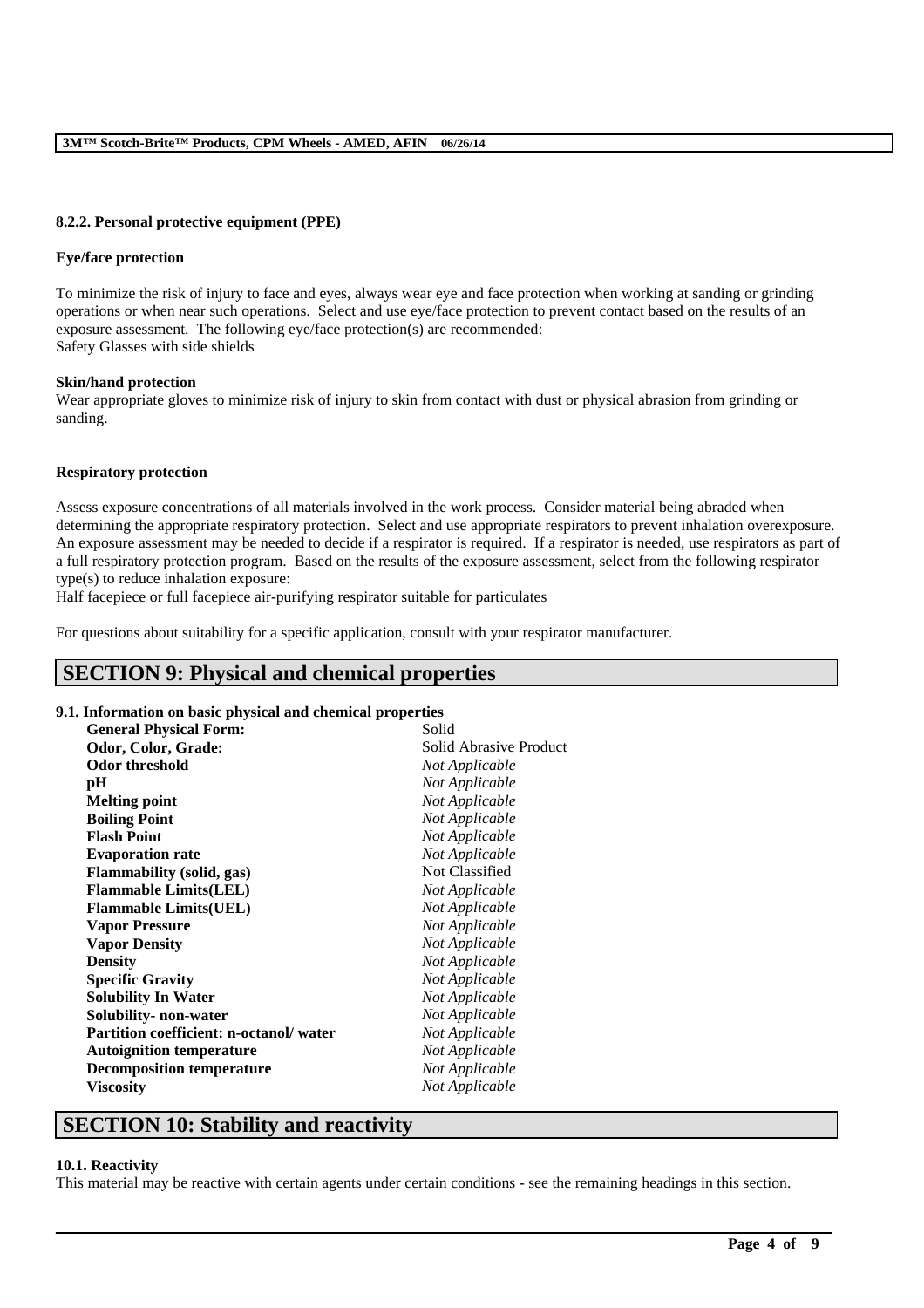**10.2. Chemical stability** Stable.

**10.3. Possibility of hazardous reactions** Hazardous polymerization will not occur.

**10.4. Conditions to avoid** Sparks and/or flames

**10.5. Incompatible materials** None known.

**10.6. Hazardous decomposition products Substance Condition**

None known.

Refer to section 5.2 for hazardous decomposition products during combustion.

# **SECTION 11: Toxicological information**

**The information below may not be consistent with the material classification in Section 2 if specific ingredient classifications are mandated by a competent authority. In addition, toxicological data on ingredients may not be reflected in the material classification and/or the signs and symptoms of exposure, because an ingredient may be present below the threshold for labeling, an ingredient may not be available for exposure, or the data may not be relevant to the material as a whole.**

**11.1. Information on Toxicological effects**

**Signs and Symptoms of Exposure**

## **Based on test data and/or information on the components, this material may produce the following health effects:**

## **Inhalation:**

Dust from grinding, sanding or machining may cause irritation of the respiratory system. Signs/symptoms may include cough, sneezing, nasal discharge, headache, hoarseness, and nose and throat pain.

## **Skin Contact:**

Mechanical Skin irritation: Signs/symptoms may include abrasion, redness, pain, and itching.

## **Eye Contact:**

Mechanical eye irritation: Signs/symptoms may include pain, redness, tearing and corneal abrasion.

Dust created by grinding, sanding, or machining may cause eye irritation. Signs/symptoms may include redness, swelling, pain, tearing, and blurred or hazy vision.

## **Ingestion:**

No health effects are expected.

## **Carcinogenicity:**

| l mar<br>$\overline{1}$<br>7R.<br>Dioxide<br>√ت<br>carc<br>human<br>sible<br>l itanıum<br>Poss<br>./IF<br>.<br>᠇୰<br>$\mathbf{v}$ | International<br><sub>on</sub><br>vgency<br>Cancer<br>Research<br>TOT |
|-----------------------------------------------------------------------------------------------------------------------------------|-----------------------------------------------------------------------|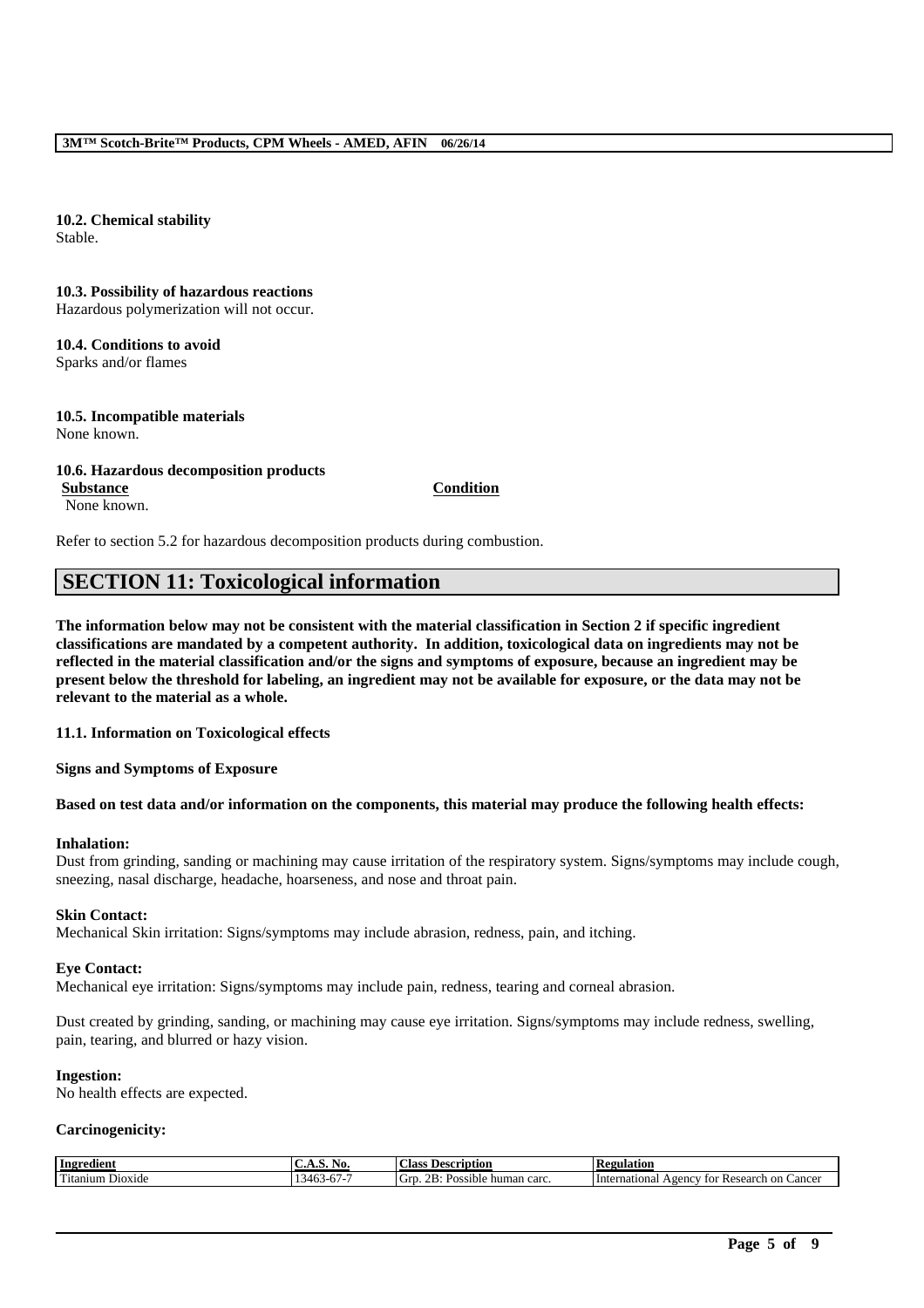#### **Additional Information:**

This product, when used under reasonable conditions and in accordance with the 3M directions for use, should not present a health hazard. However, use or processing of the product in a manner not in accordance with the product's directions for use may affect the performance of the product and may present potential health and safety hazards.

This document covers only the 3M product. For complete assessment, when determining the degree of hazard, the material being abraded must also be considered.

This product contains titanium dioxide. Cancer of the lungs has been observed in rats that inhaled high levels of titanium dioxide. No exposure to inhaled titanium dioxide is expected during the normal handling and use of this product. Titanium dioxide was not detected when air sampling was conducted during simulated use of similar products containing titanium dioxide. Therefore, the health effects associated with titanium dioxide are not expected during the normal use of this product. **Toxicological Data**

If a component is disclosed in section 3 but does not appear in a table below, either no data are available for that endpoint or the data are not sufficient for classification.

#### **Acute Toxicity**

| <b>Name</b>                          | Route       | <b>Species</b> | <b>Value</b>                                      |
|--------------------------------------|-------------|----------------|---------------------------------------------------|
| Overall product                      | Ingestion   |                | No data available; calculated $ATE > 5,000$ mg/kg |
| Aluminum Oxide Mineral (non-fibrous) | Dermal      |                | LD50 estimated to be $> 5,000$ mg/kg              |
| Aluminum Oxide Mineral (non-fibrous) | Inhalation- | Rat            | $LC50 > 2.3$ mg/l                                 |
|                                      | Dust/Mist   |                |                                                   |
|                                      | (4 hours)   |                |                                                   |
| Aluminum Oxide Mineral (non-fibrous) | Ingestion   | Rat            | $LD50 > 5,000$ mg/kg                              |
| Titanium Dioxide                     | Dermal      | Rabbit         | $LD50 > 10,000$ mg/kg                             |
| Titanium Dioxide                     | Inhalation- | Rat            | $LC50 > 6.82$ mg/l                                |
|                                      | Dust/Mist   |                |                                                   |
|                                      | (4 hours)   |                |                                                   |
| Titanium Dioxide                     | Ingestion   | Rat            | $LD50 > 10,000$ mg/kg                             |
| Lubricant                            | Dermal      |                | LD50 estimated to be $> 5,000$ mg/kg              |
| Lubricant                            | Ingestion   | Rat            | $LD50 > 5,000$ mg/kg                              |

 $ATE = acute$  toxicity estimate

#### **Skin Corrosion/Irritation**

| <b>Name</b>                          | <b>Species</b> | Value                     |
|--------------------------------------|----------------|---------------------------|
| Aluminum Oxide Mineral (non-fibrous) | Rabbit         | No significant irritation |
| Titanium Dioxide                     | Rabbit         | No significant irritation |
| Lubricant                            | similar        | No significant irritation |
|                                      | compoun        |                           |
|                                      | ds             |                           |

#### **Serious Eye Damage/Irritation**

| <b>Name</b>                          | <b>Species</b> | Value                     |
|--------------------------------------|----------------|---------------------------|
| Aluminum Oxide Mineral (non-fibrous) | Rabbit         | No significant irritation |
| Titanium Dioxide                     | Rabbit         | No significant irritation |
| Lubricant                            | similar        | Mild irritant             |
|                                      | compoun        |                           |
|                                      | ds             |                           |

## **Skin Sensitization**

| <b>Name</b>      | <b>Species</b> | Value           |
|------------------|----------------|-----------------|
| Titanium Dioxide | Human          | Not sensitizing |
|                  | and            |                 |
|                  | animal         |                 |
|                  |                |                 |

#### **Respiratory Sensitization**

| <b>Name</b> | Species | ⁄ alue |
|-------------|---------|--------|
|             |         |        |

## **Germ Cell Mutagenicity**

| Name | Route | $\mathbf{v}$<br>√alue |
|------|-------|-----------------------|
|      |       |                       |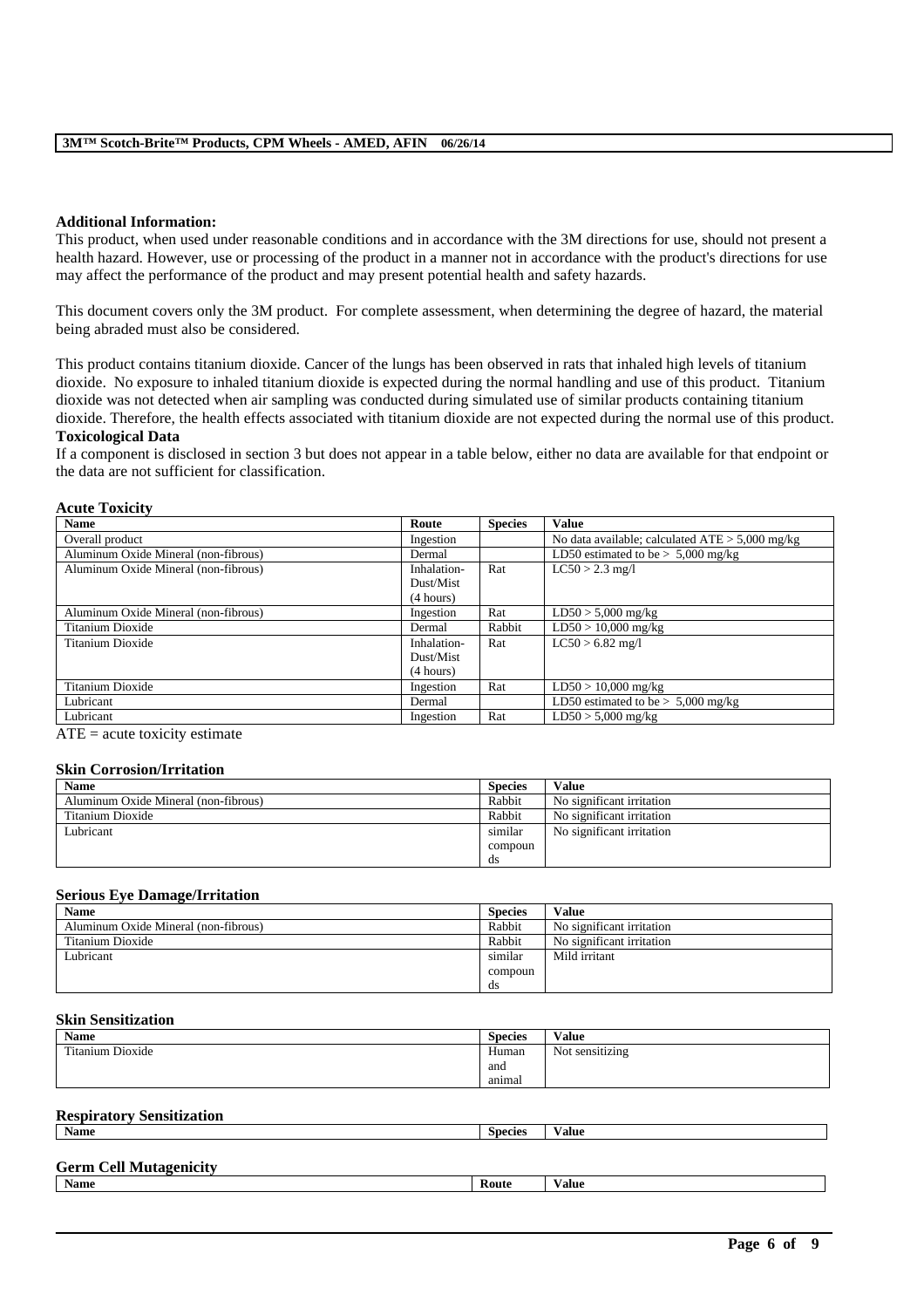| (non-fibrous)<br>Alumınum<br>Oxide<br>Mineral | $-1$<br>V1tro<br>1n                        | mutagenic<br>Not        |
|-----------------------------------------------|--------------------------------------------|-------------------------|
| $\sim$<br>$\sim$<br>Dioxide<br>`itanıum       | $-1$<br>V1tro<br>1n                        | . .<br>mutagenic<br>Not |
| $\sim$<br>Dioxide<br>itanium                  | V <sub>1</sub> V <sub>O</sub><br><b>In</b> | mutagenic<br>Not        |

#### **Carcinogenicity**

| $\overline{\phantom{a}}$             |            |                |                  |
|--------------------------------------|------------|----------------|------------------|
| <b>Name</b>                          | Route      | <b>Species</b> | Value            |
| Aluminum Oxide Mineral (non-fibrous) | Inhalation | Rat            | Not carcinogenic |
| Titanium Dioxide                     | Ingestion  | Multiple       | Not carcinogenic |
|                                      |            | animal         |                  |
|                                      |            | species        |                  |
| Titanium Dioxide                     | Inhalation | Rat            | Carcinogenic     |

#### **Reproductive Toxicity**

## **Reproductive and/or Developmental Effects**

| <b>Name</b> | -<br>Koute<br>. | Value | <b>Species</b><br>. | <b>CONTRACT</b><br>`oet<br><b>Result</b> | XDOSU.<br>$\sim$ $\sim$<br>auor |
|-------------|-----------------|-------|---------------------|------------------------------------------|---------------------------------|
|             |                 |       |                     |                                          |                                 |

#### **Target Organ(s)**

#### **Specific Target Organ Toxicity - single exposure**

| <b>Name</b> | Route | <b>CONTRACT</b><br>rarget '<br>Organ(s) | <b>Value</b> | <b>Species</b> | --<br>$\sqrt{2}$<br>Test Result | Exposure |
|-------------|-------|-----------------------------------------|--------------|----------------|---------------------------------|----------|
|             |       |                                         |              |                |                                 | Duration |

## **Specific Target Organ Toxicity - repeated exposure**

| <b>Name</b>            | Route      | Target Organ(s)    | Value                             | <b>Species</b> | <b>Test Result</b>   | <b>Exposure</b> |
|------------------------|------------|--------------------|-----------------------------------|----------------|----------------------|-----------------|
|                        |            |                    |                                   |                |                      | <b>Duration</b> |
| Aluminum Oxide Mineral | Inhalation | pneumoconiosis     | Some positive data exist, but the | Human          | <b>NOAEL Not</b>     | occupational    |
| (non-fibrous)          |            | pulmonary fibrosis | data are not sufficient for       |                | available            | exposure        |
|                        |            |                    | classification                    |                |                      |                 |
| Titanium Dioxide       | Inhalation | respiratory system | Some positive data exist, but the | Rat            | LOAEL.               | 2 years         |
|                        |            |                    | data are not sufficient for       |                | $0.010 \text{ mg}/1$ |                 |
|                        |            |                    | classification                    |                |                      |                 |
| Titanium Dioxide       | Inhalation | pulmonary fibrosis | All data are negative             | Human          | NOAEL Not            | occupational    |
|                        |            |                    |                                   |                | available            | exposure        |

#### **Aspiration Hazard**

**Name Value**

**Please contact the address or phone number listed on the first page of the SDS for additional toxicological information on this material and/or its components.**

## **SECTION 12: Ecological information**

#### **Ecotoxicological information**

Please contact the address or phone number listed on the first page of the SDS for additional ecotoxicological information on this material and/or its components.

#### **Chemical fate information**

Please contact the address or phone number listed on the first page of the SDS for additional chemical fate information on this material and/or its components.

## **SECTION 13: Disposal considerations**

## **13.1. Disposal methods**

Dispose of contents/ container in accordance with the local/regional/national/international regulations.

Prior to disposal, consult all applicable authorities and regulations to insure proper classification. The substrate that was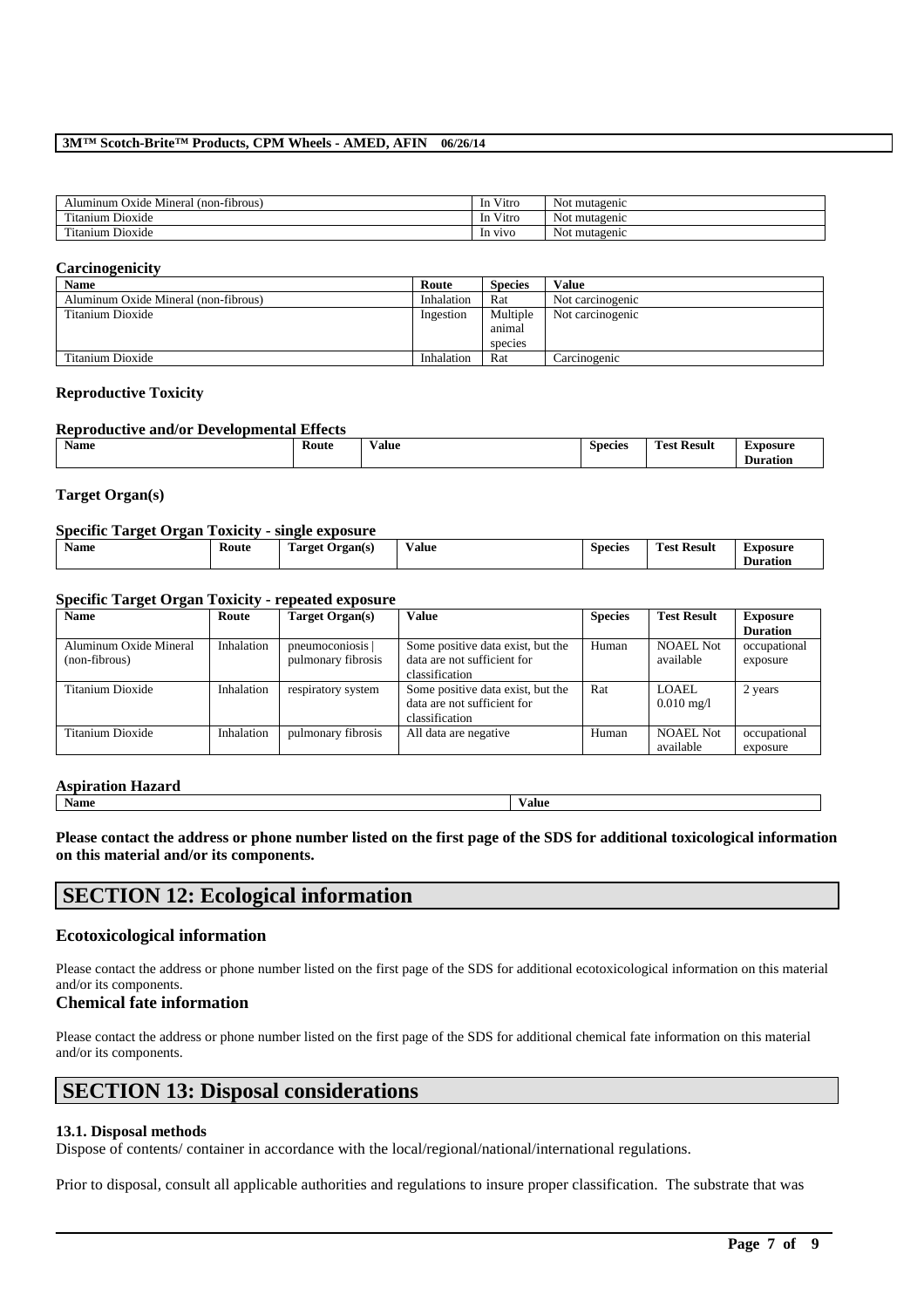abraded must be considered as a factor in the disposal method for this product. Dispose of waste product in a permitted industrial waste facility. As a disposal alternative, incinerate in a permitted waste incineration facility. Proper destruction may require the use of additional fuel during incineration processes. If no other disposal options are available, waste product may be placed in a landfill properly designed for industrial waste.

## **EPA Hazardous Waste Number (RCRA):** Not regulated

# **SECTION 14: Transport Information**

Not regulated per U.S. DOT, IATA or IMO.

*These transportation classifications are provided as a customer service. As the shipper YOU remain responsible for complying with all applicable laws and regulations, including proper transportation classification and packaging. 3M transportation classifications are based on product formulation, packaging, 3M policies and 3M understanding of applicable current regulations. 3M does not guarantee the accuracy of this classification information. This information applies only to transportation classification and not the packaging, labeling, or marking requirements. The original 3M package is certified for U.S. ground shipment only. If you are shipping by air or ocean, the package may not meet applicable regulatory requirements.* 

# **SECTION 15: Regulatory information**

## **15.1. US Federal Regulations**

Contact 3M for more information.

## **311/312 Hazard Categories:**

Fire Hazard - No Pressure Hazard - No Reactivity Hazard - No Immediate Hazard - No Delayed Hazard - No

## **15.2. State Regulations**

Contact 3M for more information.

## **15.3. Chemical Inventories**

This product is an article as defined by TSCA regulations, and is exempt from TSCA Inventory listing requirements.

Contact 3M for more information.

## **15.4. International Regulations**

Contact 3M for more information.

**This SDS has been prepared to meet the U.S. OSHA Hazard Communication Standard, 29 CFR 1910.1200.**

# **SECTION 16: Other information**

## **NFPA Hazard Classification**

**Health:** 0 **Flammability:** 1 **Instability:** 0 **Special Hazards:** None

National Fire Protection Association (NFPA) hazard ratings are designed for use by emergency response personnel to address the hazards that are presented by short-term, acute exposure to a material under conditions of fire, spill, or similar emergencies. Hazard ratings are primarily based on the inherent physical and toxic properties of the material but also include the toxic properties of combustion or decomposition products that are known to be generated in significant quantities.